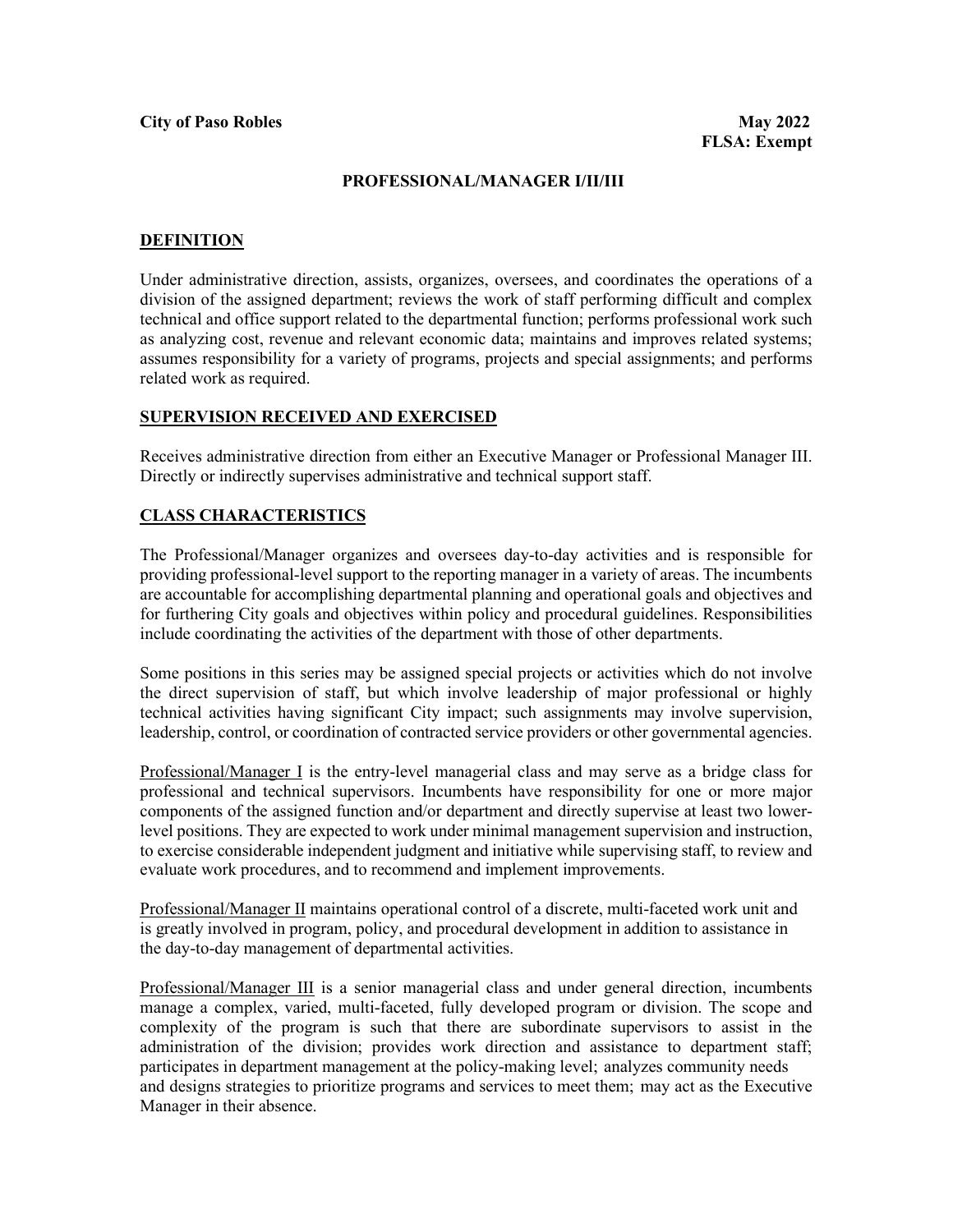# **ESSENTIAL JOB FUNCTIONS** (Illustrative Only)

- $\triangleright$  Assists in the development and implementation of goals, objectives, policies, procedures, and work standards for the department.
- $\triangleright$  Develops and standardizes procedures and methods to improve the efficiency and effectiveness of departmental operations.
- $\triangleright$  Assists in compiling and administering the budget for the department; conducts short and longterm departmental planning.
- $\triangleright$  Plans, schedules, assigns, supervises, and reviews the work of assigned staff.
- Recommends selection of staff, trains staff in work procedures; authorizes discipline as required; provides policy guidance and interpretation.
- $\triangleright$  Performs complex and difficult support work within programmatic and procedural guidelines.
- $\triangleright$  Oversees processes; ensures adherence to quality standards.
- $\triangleright$  Reviews and researches a variety of reports, records, and documents; produces a variety of specialized reports; may develop report formats and utilize varied databases.
- Assists in monitoring various researches and analyzes transactions to resolve concerns.
- $\triangleright$  Updates City records and procedures in assigned areas pursuant to change in law, City policies and procedures, Memorandums of Understanding, and other pertinent rules, and regulations.
- $\triangleright$  Confers with other departments on questions regarding, and other matters related to assigned areas of responsibility.
- $\triangleright$  Conducts or directs various research studies; analyzes results; evaluates alternatives, makes recommendations, and prepares narrative and statistical reports.
- Plans and develops policies, procedures, and events for assigned department.
- $\triangleright$  Advises and guides management to resolve problems and recommends solutions related to departmental or City-wide issues.
- Prepares and directs the preparation of a variety of written correspondence, reports, procedures, ordinances, and other written materials.
- Confers with department representatives, other agencies and employees regarding administration and interpretation of department policies and procedures.
- $\triangleright$  Prepares designs, specifications and cost estimates for assignments and projects.
- $\triangleright$  Provides quality control of City functions by reviewing reports, applications, studies, design, and construction; provides enforcement actions to ensure that the quality standards of the City are achieved.
- $\triangleright$  Provides technical information and instruction regarding applicable procedures and methods; interprets and explains rules, regulations, and procedures, answers questions and resolves concerns.
- $\triangleright$  May act as the Executive Manager on a relief or assigned basis.
- $\triangleright$  Attends meetings, conferences, workshops and training sessions and reviews publications and materials to become and remain current on principles, practices, and new developments in assigned work areas.
- $\triangleright$  Acts as the liaison to other public agencies and private organizations relevant to the assigned project and department.
- $\triangleright$  Interacts with the public and/or community groups in response to complaints, requests for information, and conflict resolution; develops and participates in activities/programs with community partners.
- $\triangleright$  Performs other duties as assigned.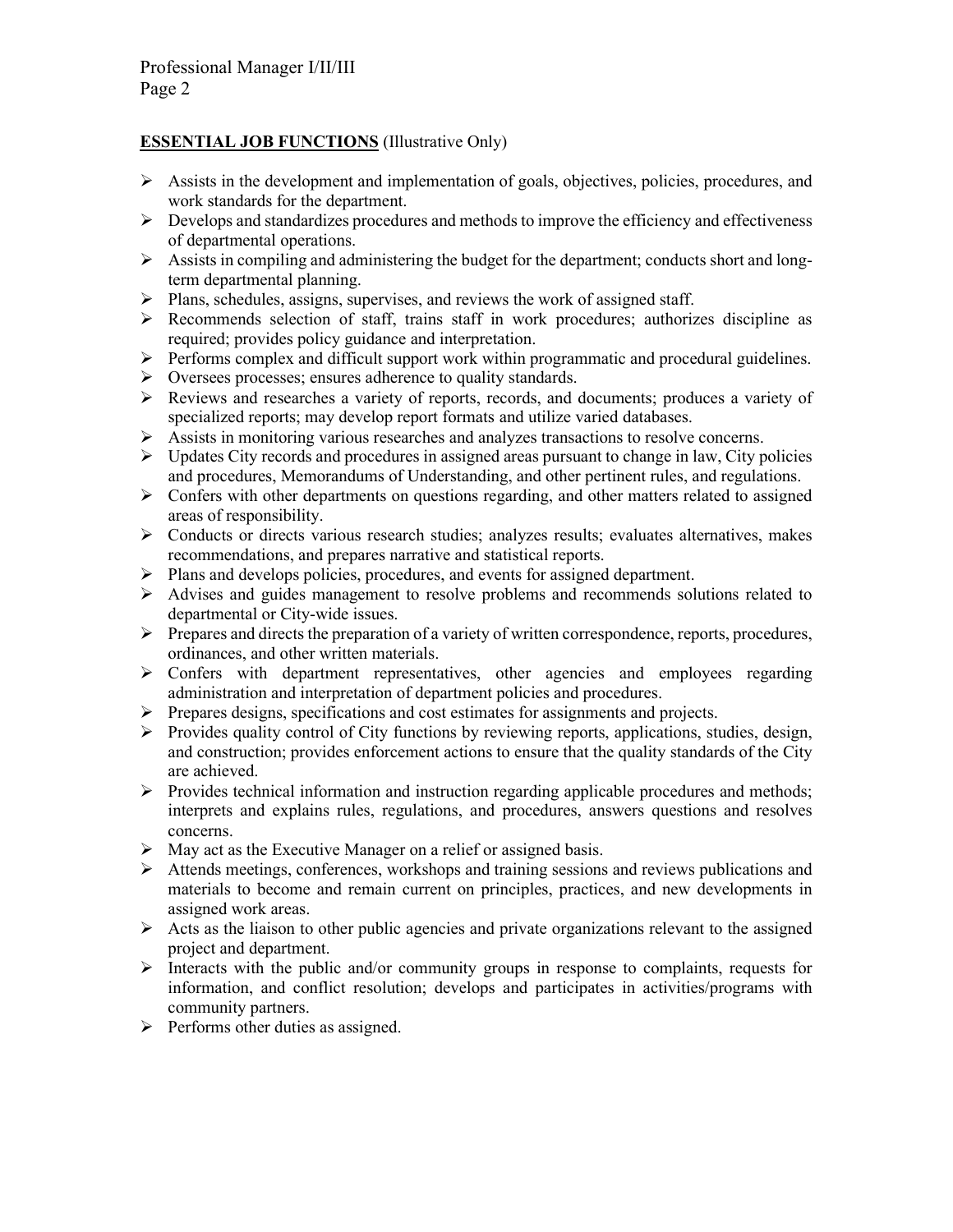## **QUALIFICATIONS**

## **Knowledge of:**

- Administrative principles and practices, including goal setting, program development and supervision of staff.
- $\triangleright$  Principles and practices of public agency budget development, administration, and accountability.
- $\triangleright$  Computer applications related to the work, including word processing, spreadsheet, and data base applications.
- $\triangleright$  Techniques for providing a high level of customer service to public and City staff, in person and over the telephone.
- $\triangleright$  Principles and practices of employee supervision, including work planning, assignment, review and evaluation, and the training of staff in work procedures.
- $\triangleright$  Applicable federal, state, and local laws, codes, and regulations.
- $\triangleright$  Standard office support practices and procedures, including the use of standard office equipment.
- $\triangleright$  Records management principles and practices.
- $\triangleright$  Techniques for dealing effectively with the public, vendors, contractors, and City staff, in person and over the telephone.

## **Skill in:**

- $\triangleright$  Assisting in developing and implementing goals, objectives, policies, procedures, work standards.
- Planning, organizing, scheduling, assigning, reviewing, and evaluating the work of staff.
- $\triangleright$  Selecting, training, and providing professional development to staff in work procedures.
- $\triangleright$  Interpreting, applying, and explaining complex laws, codes, regulations, and ordinances.
- $\triangleright$  Perform complex, analytical, and legal research work and analysis.
- $\triangleright$  Making accurate arithmetic, financial, and statistical computations.
- $\triangleright$  Using English effectively to communicate in person, over the telephone and in writing.
- $\triangleright$  Using initiative and independent judgment within established policy and procedural guidelines.
- $\triangleright$  Preparing clear and concise reports, correspondence, policies, procedures, and other written materials.
- $\triangleright$  Using tact, initiative, prudence and independent judgment within general policy, procedural, and legal guidelines.
- Working in a team atmosphere and participating on a variety of committees to enhance the provision of City services.
- $\triangleright$  Effectively representing the department and the City in meetings with governmental agencies, community groups, and various business, professional, educational, regulatory, and legislative organizations.
- $\triangleright$  Entering and retrieving data from a computer with sufficient speed and accuracy to perform assigned work.
- $\triangleright$  Establishing and maintaining effective working relationships with those contacted in the course of the work.

## **Education and Experience:**

Any combination of training and experience that would provide the required knowledge, skills and abilities is qualifying. A typical way to obtain the required qualifications would be: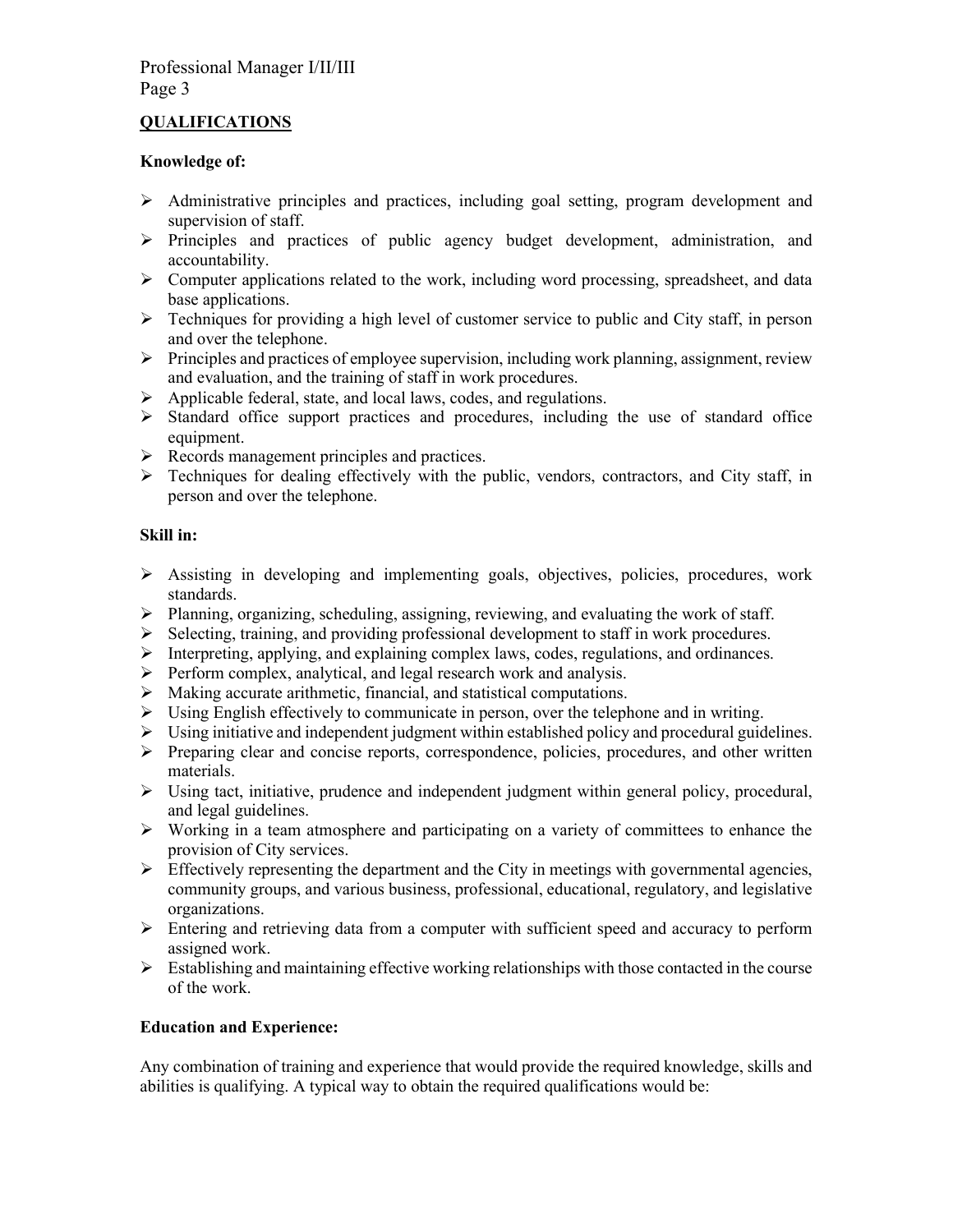# Professional Manager I/II/III Page 4

Equivalent to graduation from a four-year college or university with major course work in a field related to the functional area assigned. A master's degree may be required for some positions, i.e., City Librarian.

Professional/Manager I: Four years of increasingly responsible experience that includes a minimum of one year in a lead or supervisory role.

Professional/Manager II: Equivalent to two years of experience as a Manager I and five years of increasingly responsible experience in a related field.

Professional/Manager III: One year of experience as a Manager II and six years of increasingly responsible experience in a related field.

Additional experience as outlined above may be substituted on a year-for-year basis for the educational requirement up to a maximum of two years.

## **Licenses and Certifications:**

Must possess a valid California class C driver's license and have a satisfactory driving record.

Certifications may be required for selected assignments: i.e.:

- Building Official: Certified Building Official certification
- City Engineer, Wastewater Manager, Water Resources Manager, and Water Utility Engineer: California Civil Engineer license
- Police Commander: Basic POST with Supervisory Certification
- Senior Development Review Engineer: Professional Engineer license required within three years of appointment
- Support Services Manager: CPR, First Aid, POST Public Safety Dispatcher Supervisor, and POST Professional Records Supervisor certifications

### **Physical Demands:**

Must possess the mobility to work in a standard office setting and use standard office equipment, including a computer; mobility to inspect City field sites, to operate a motor vehicle, and to visit various City meeting sites; vision to read printed materials and a computer screen; and hearing and speech to communicate in person, before groups, and over the telephone.

### **Other Requirements:**

Most work is performed in an office setting, although there may be occasional exposure to inclement weather conditions, noise, dust, and potentially hazardous materials. Attendance at offhours meetings and occasional travel are required. May be required to respond to off-hours emergency situations.

## **Typical working titles included in this classification:**

Professional/Manager I:

Associate Development Review Engineer Associate Planner Senior Accountant